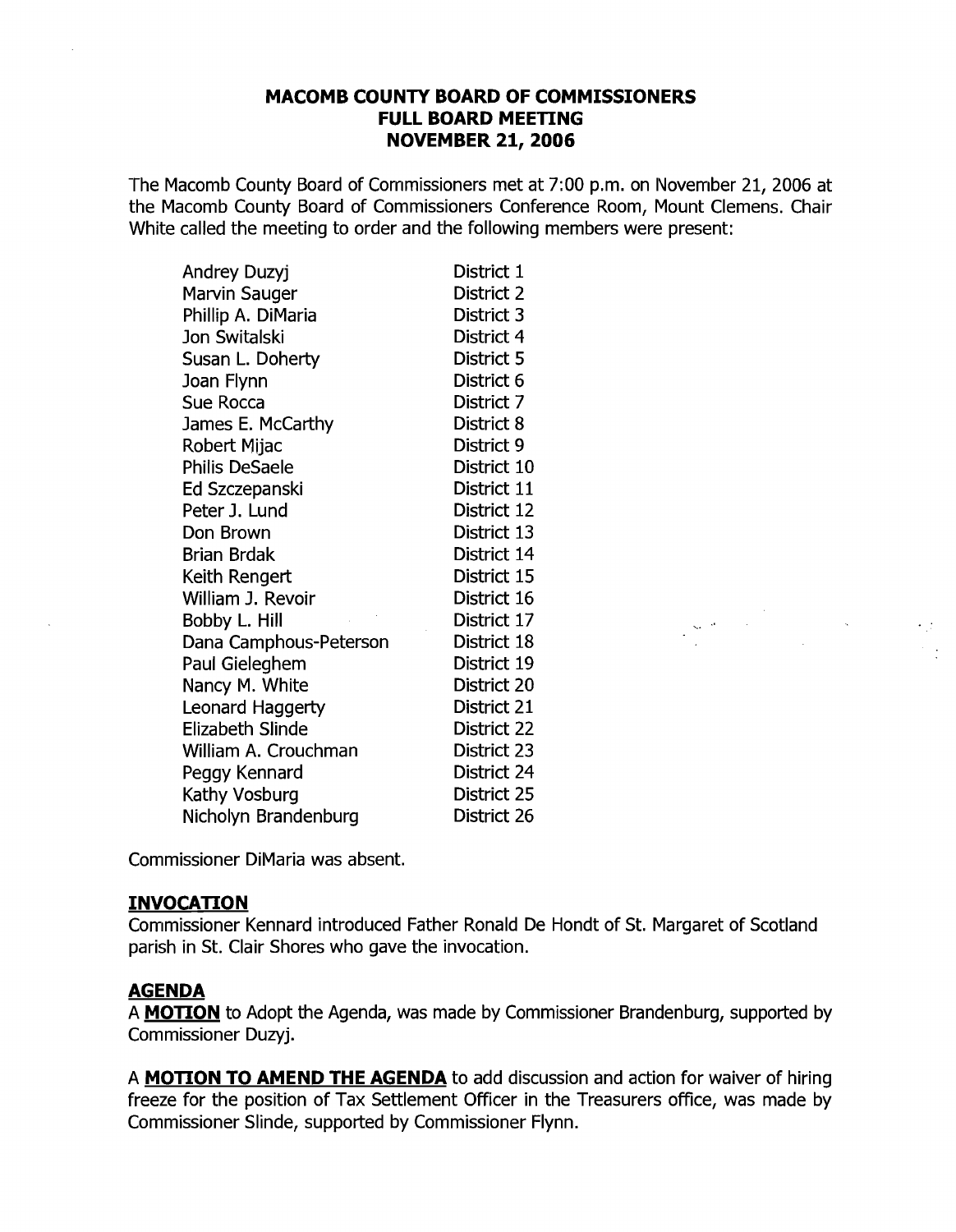A discussion on proposed amendment to agenda ensued.

# **ROLL CALL VOTE TO AMEND AGENDA**

|                          | YES    | NO |
|--------------------------|--------|----|
| <b>BRANDENBURG</b>       |        | X  |
| <b>BRDAK</b>             | X      |    |
| <b>BROWN</b>             |        | x  |
| <b>CROUCHMAN</b>         | χ      |    |
| <b>DESAELE</b>           |        | X  |
| DI MARIA                 | ABSENT |    |
| <b>DOHERTY</b>           | χ      |    |
| <b>DUZYJ</b>             | X      |    |
| <b>FLYNN</b>             | X      |    |
| <b>CAMPHOUS-PETERSON</b> | X      |    |
| <b>GIELEGHEM</b>         | X      |    |
| <b>HAGGERTY</b>          | X      |    |
| HILL                     | X      |    |
| <b>KENNARD</b>           | X      |    |
| <b>MCCARTHY</b>          | χ      |    |
| <b>LUND</b>              |        | χ  |
| <b>MIJAC</b>             | X      |    |
| <b>RENGERT</b>           | Χ      |    |
| <b>REVOIR</b>            |        | X  |
| <b>ROCCA</b>             | Χ      |    |
| <b>SAUGER</b>            | X      |    |
| <b>SLINDE</b>            | X      |    |
| <b>SWITALSKI</b>         | X      |    |
| <b>SZCZEPANSKI</b>       |        | x  |
| <b>VOSBURG</b>           | Χ      |    |
| <b>WHITE</b>             | X      |    |
| <b>TOTAL</b>             | 19     | 6  |

# **THE MOTION TO AMEND THE AGENDA PASSES.**

# **THE AGENDA AS AMENDED CARRIED.**

# **MINUTES**

A **MOTION** to Approve the Minutes dated October 12, 2006 (Full Board) and November 20, 2006 (Public Hearing), was made by Commissioner McCarthy, supported by Commissioner Szczepanski, and the **MOTION CARRIED.** 

 $\label{eq:2} \begin{split} \mathcal{L}_{\text{max}}(\mathcal{L}_{\text{max}}) = \mathcal{L}_{\text{max}}(\mathcal{L}_{\text{max}}) \end{split}$ 

# **PRESENTATIONS**

- Resolution to St. Margaret of Scotland Roman Catholic Church by Commissioner Kennard
- Resolution/Tribute to Motorcade Division of Sheriff's Office by Commissioner Revoir
- • Certificate of Appreciation to Bob Tess by Chair White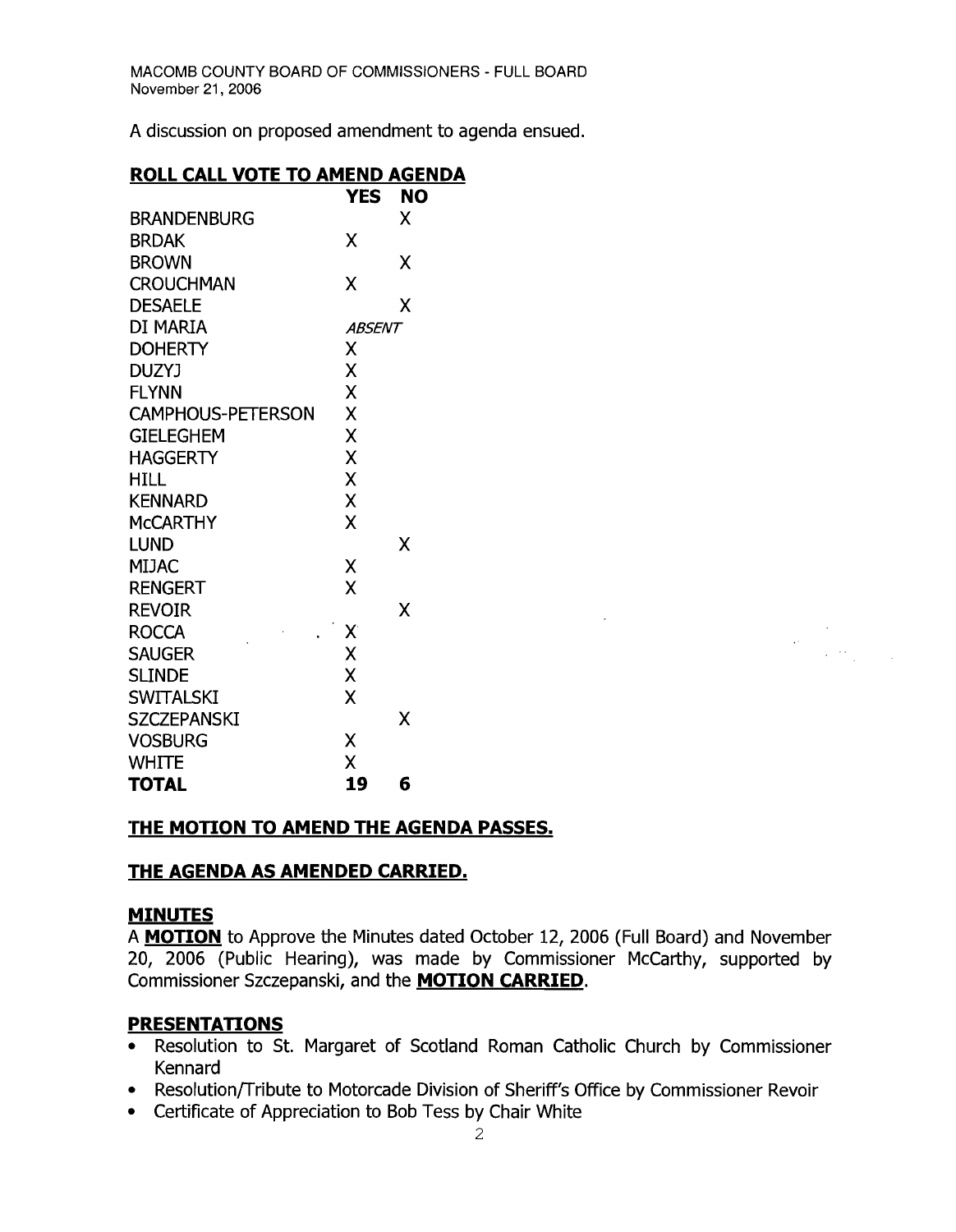#### **ANNOUNCEMENT**

Chair White congratulated Lynn Arnott-Bryks, on behalf of the entire board, for her appointment by Governor Granholm to the Board of Architects.

#### **PUBLIC PARTICIPATION**

**Jill Lezotte, 50778 Bauer Court, Chesterfield Gregory Murray, 66 Robertson, Mt. Clemens Allen Monk, 12863 Wallace, Roseville Donald Lobsinger, 26900 Taylor, St. Clair Shores** 

# **COMMITTEE REPORTS BUDGET COMMITTEE - October 10, 2006**

The Clerk read the recommendation from the Budget Committee and a **MOTION** was made by Chairperson Crouchman, supported by Vice-Chairperson Revoir, to adopt the committee recommendation.

1. ADOPT THE FY 2007 RECOMMENDED BUDGET.

#### **Note: lengthy discussions ensuedafter each motion to amend.**

A **MOTION TO AMEND** the 2007 budget to eliminate the SEMCOG dues, was made by Commissioner Szczepanski, supported by Commissioner Lund.

 $\label{eq:2.1} \frac{1}{2}\sum_{i=1}^n\frac{1}{2}\sum_{i=1}^n\frac{1}{2}\sum_{i=1}^n\frac{1}{2}\sum_{i=1}^n\frac{1}{2}\sum_{i=1}^n\frac{1}{2}\sum_{i=1}^n\frac{1}{2}\sum_{i=1}^n\frac{1}{2}\sum_{i=1}^n\frac{1}{2}\sum_{i=1}^n\frac{1}{2}\sum_{i=1}^n\frac{1}{2}\sum_{i=1}^n\frac{1}{2}\sum_{i=1}^n\frac{1}{2}\sum_{i=1}^n\frac{1}{2}\sum_{i=1}^n\$ 

#### **ROLL CALL VOTE ON AMENDMENT**

| <b>YES</b> | NO            |
|------------|---------------|
| Χ          |               |
|            | χ             |
|            | X             |
|            | X             |
| Χ          |               |
|            |               |
|            | X             |
|            | X             |
|            | X             |
|            | X             |
|            | X             |
|            | X             |
|            |               |
|            | Χ             |
|            | X             |
| Χ          |               |
|            | χ             |
|            | X             |
| X          |               |
|            | χ             |
|            | Χ             |
|            | <b>ABSENT</b> |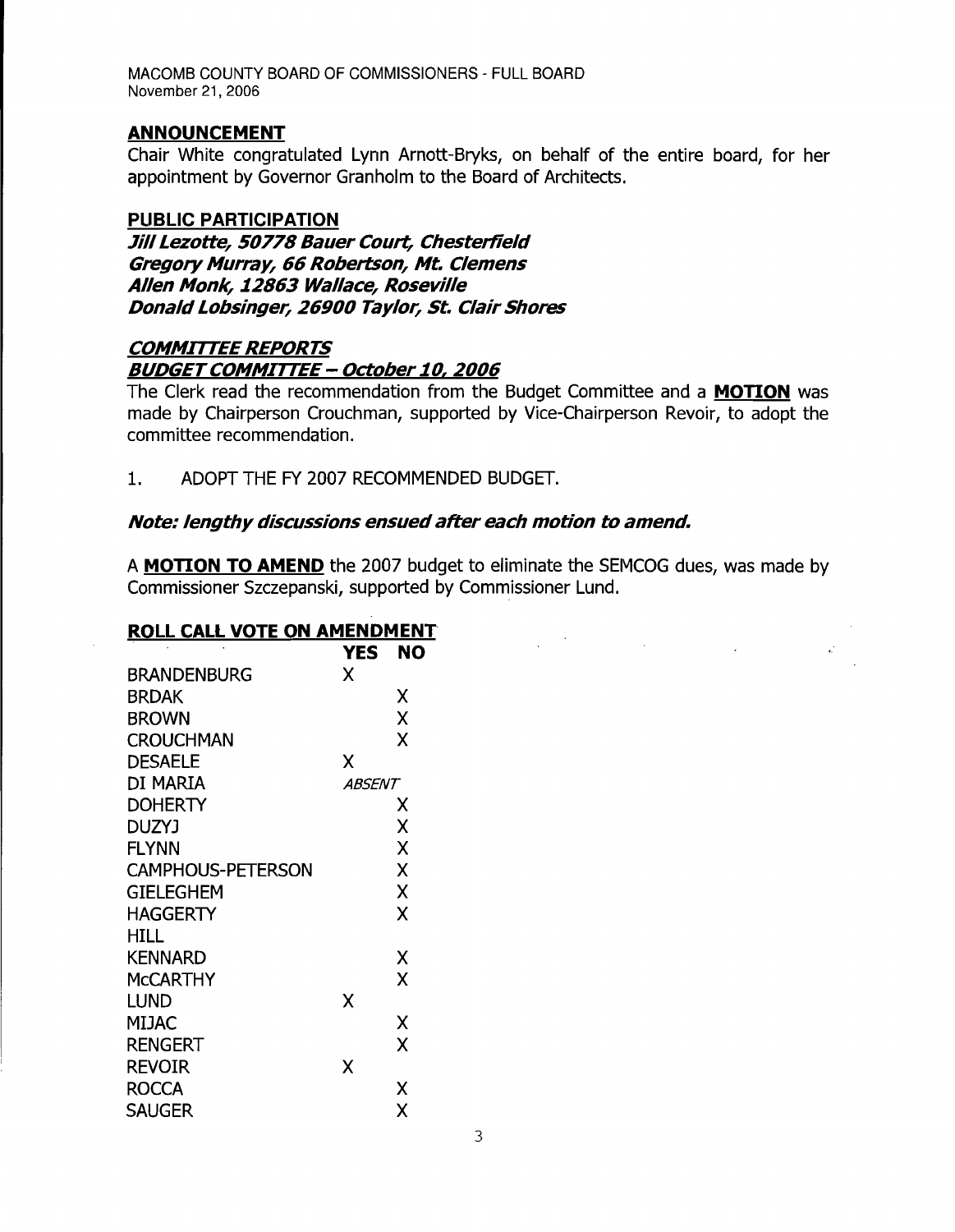| <b>SLINDE</b>      |   | X  |
|--------------------|---|----|
| <b>SWITALSKI</b>   |   | X  |
| <b>SZCZEPANSKI</b> | X |    |
| <b>VOSBURG</b>     |   | X  |
| <b>WHITE</b>       |   | X  |
| <b>TOTAL</b>       | 5 | 19 |

#### **THE MOTION TO AMEND FAILS.**

A **MOTION TO AMEND** the 2007 budget to reinstate the summer youth job program at a cost of \$50,000 by reducing the contingency fund by \$70,000, was made by Commissioner Lund, supported by Commissioner McCarthy.

#### **FRIENDLY AMENDMENT**

Commissioner Switalski offered a friendly amendment list of employees under the summer youth program be made available to the board. The **FRIENDLY AMENDMENT** was **ACCEPTED.** 

**THE MOTION TO AMEND CARRIED,** with Commissioner Brandenburg voting **NO.** 

A **MOTION TO AMEND** the 2007 budget to eliminate all overtime was made by Commissioner Brandenburg.

#### **THE MOTION DIES FROM LACK OF SUPPORT.**

A **MOTION TO AMEND** the 2007 budget to reduce the Macomb County Library budget by \$166.058.00, was made by Commissioner Lund, supported by Commissioner Szczepanski.

#### **ROLL CALL VOTE ON AMENDMENT**

|                          | YES           | NΩ |
|--------------------------|---------------|----|
| <b>BRANDENBURG</b>       | x             |    |
| <b>BRDAK</b>             |               | x  |
| <b>BROWN</b>             | Χ             |    |
| <b>CROUCHMAN</b>         | X             |    |
| <b>DESAELE</b>           | X             |    |
| DI MARIA                 | <i>ABSENT</i> |    |
| <b>DOHERTY</b>           |               | Х  |
| <b>DUZYJ</b>             |               | X  |
| <b>FLYNN</b>             |               | X  |
| <b>CAMPHOUS-PETERSON</b> |               | X  |
| <b>GIELEGHEM</b>         |               | X  |
| <b>HAGGERTY</b>          | Χ             |    |
| HILL                     | X             |    |
| <b>KENNARD</b>           |               | X  |
| <b>MCCARTHY</b>          | χ             |    |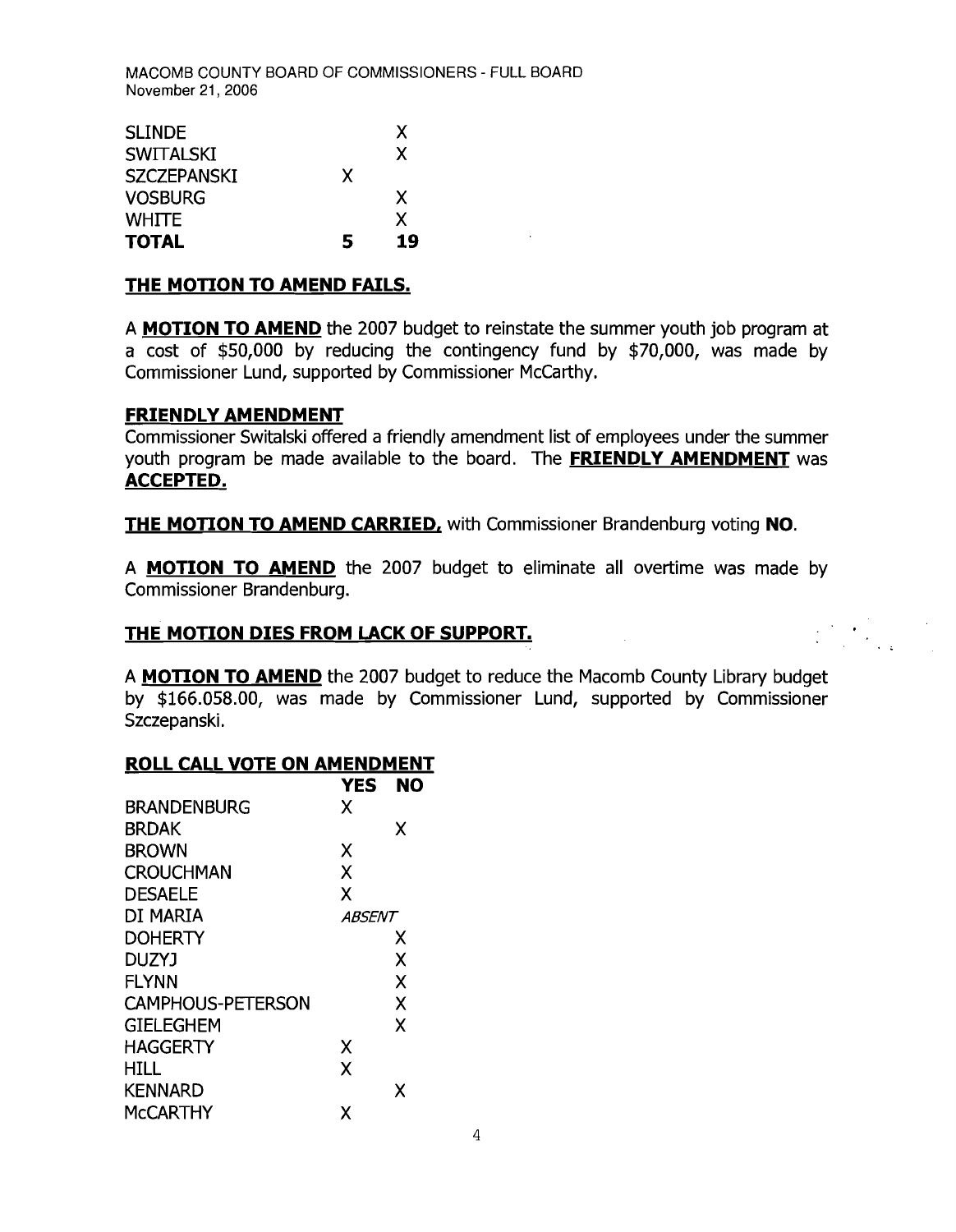| <b>LUND</b>        | x  |   |
|--------------------|----|---|
| <b>MIJAC</b>       | Χ  |   |
| <b>RENGERT</b>     | Χ  |   |
| <b>REVOIR</b>      | X  |   |
| <b>ROCCA</b>       | X  |   |
| <b>SAUGER</b>      | Χ  |   |
| <b>SLINDE</b>      | X  |   |
| <b>SWITALSKI</b>   |    | X |
| <b>SZCZEPANSKI</b> | X  |   |
| <b>VOSBURG</b>     | X  |   |
| <b>WHITE</b>       |    | Х |
| TOTAL              | 16 | g |

# **THE AMENDMENT PASSES.**

A **MOTION TO AMEND** the 2007 budget to reduce the Lake/River fund to \$10,000.00, was made by Commissioner Szczepanski, supported by Commissioner Brandenburg.

# **ROLL CALL VOTE ON AMENDMENT**

|                          | <b>YES</b> | <b>NO</b> |
|--------------------------|------------|-----------|
| <b>BRANDENBURG</b>       | X          |           |
| <b>BRDAK</b>             |            | X         |
| <b>BROWN</b>             | X          |           |
| <b>CROUCHMAN</b>         |            | Χ<br>ç.   |
| <b>DESAELE</b>           |            | X         |
| DI MARIA                 | ABSENT     |           |
| <b>DOHERTY</b>           |            | Χ         |
| DUZYJ                    |            | X         |
| <b>FLYNN</b>             |            | X         |
| <b>CAMPHOUS-PETERSON</b> |            | X         |
| <b>GIELEGHEM</b>         |            | X         |
| <b>HAGGERTY</b>          | Χ          |           |
| <b>HILL</b>              | X          |           |
| <b>KENNARD</b>           |            | Χ         |
| <b>MCCARTHY</b>          |            | X         |
| <b>LUND</b>              |            | X         |
| <b>MIJAC</b>             |            | X         |
| <b>RENGERT</b>           |            | X         |
| <b>REVOIR</b>            | Χ          |           |
| <b>ROCCA</b>             |            | X         |
| <b>SAUGER</b>            | Χ          |           |
| <b>SLINDE</b>            | X          |           |
| <b>SWITALSKI</b>         |            | X         |
| <b>SZCZEPANSKI</b>       | X          |           |
| <b>VOSBURG</b>           |            | X         |
| <b>WHITE</b>             |            | X         |

ţ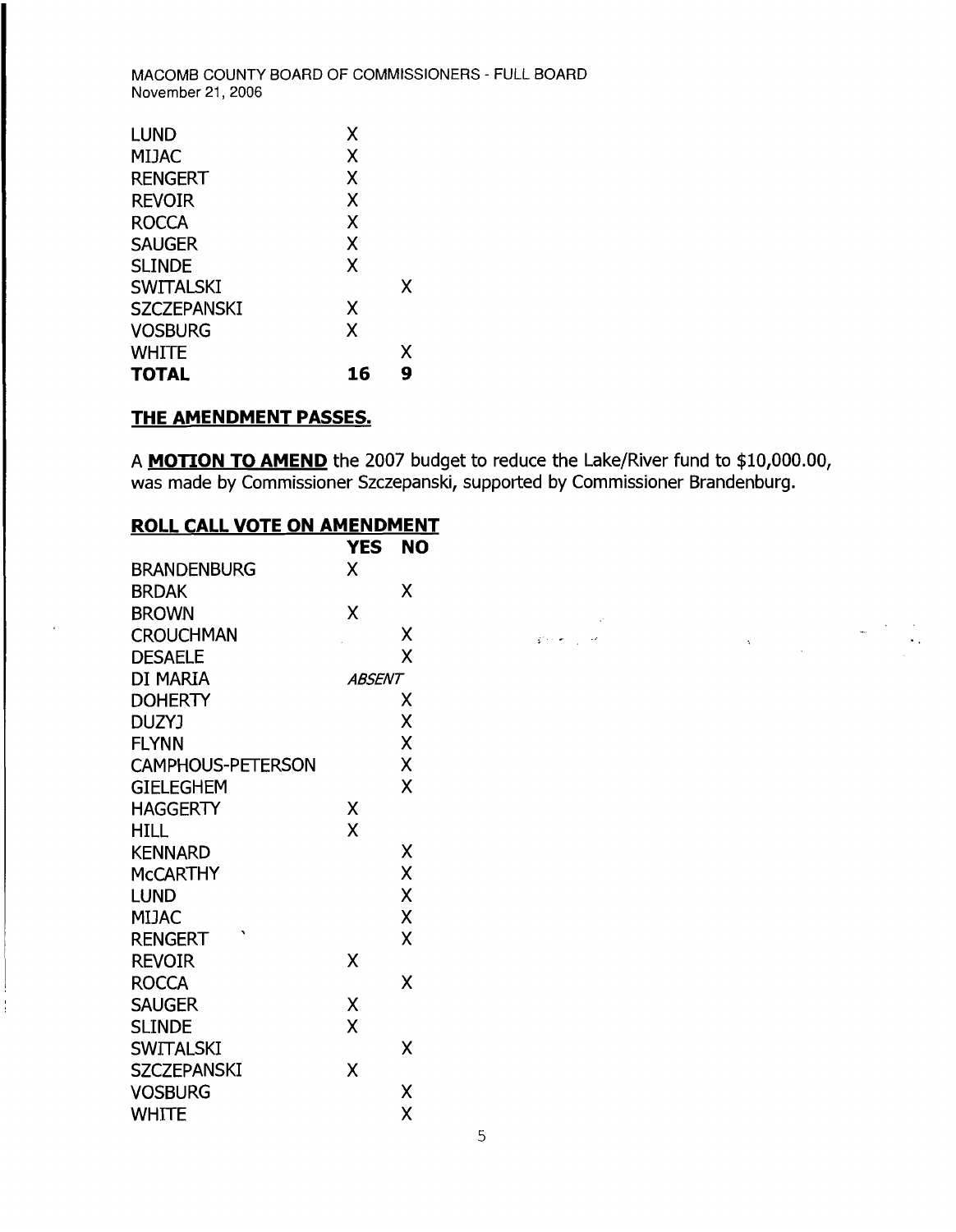#### **TOTAL** 8 **17**

#### **THE AMENDMENT FAILS.**

A **MOTION TO AMEND** the 2007 budget to eliminate the \$67,000 dues for Detroit Regional Economic Partnership, was made by Commissioner Revoir, supported by Commissioner Brandenburg.

 $\sim 10^7$ 

 $\mathbb{R}^2$ 

# **ROLL CALL VOTE ON AMENDMENT**

|                          | YES    | NO |
|--------------------------|--------|----|
| <b>BRANDENBURG</b>       | χ      |    |
| <b>BRDAK</b>             |        | Χ  |
| <b>BROWN</b>             |        | X  |
| <b>CROUCHMAN</b>         |        | X  |
| <b>DESAELE</b>           |        | X  |
| DI MARIA                 | ABSENT |    |
| <b>DOHERTY</b>           |        | Х  |
| <b>DUZYJ</b>             |        | X  |
| <b>FLYNN</b>             |        | X  |
| <b>CAMPHOUS-PETERSON</b> |        | X  |
| <b>GIELEGHEM</b>         |        | X  |
| <b>HAGGERTY</b>          |        | X  |
| HILL                     |        | X  |
| <b>LUND</b>              |        | X  |
| MIJAC                    |        | X  |
| <b>RENGERT</b>           |        | X  |
| <b>REVOIR</b>            | X      |    |
| <b>ROCCA</b>             |        | Χ  |
| <b>SAUGER</b>            |        | X  |
| <b>SLINDE</b>            |        | X  |
| <b>SWITALSKI</b>         |        | X  |
| <b>SZCZEPANSKI</b>       |        | X  |
| <b>VOSBURG</b>           |        | X  |
| <b>WHITE</b>             |        | X  |
| <b>TOTAL</b>             | 23     | 2  |

 $\langle \rangle$  .

# **THE AMENDMENT FAILS.**

#### **ROLL CALL VOTE ON BUDGET AS AMENDED**

|                    | YES.          | <b>NO</b> |  |
|--------------------|---------------|-----------|--|
| <b>BRANDENBURG</b> |               | X         |  |
| <b>BRDAK</b>       | X             |           |  |
| <b>BROWN</b>       |               | X         |  |
| <b>CROUCHMAN</b>   | X             |           |  |
| <b>DESAELE</b>     |               | x         |  |
| DI MARIA           | <i>ABSENT</i> |           |  |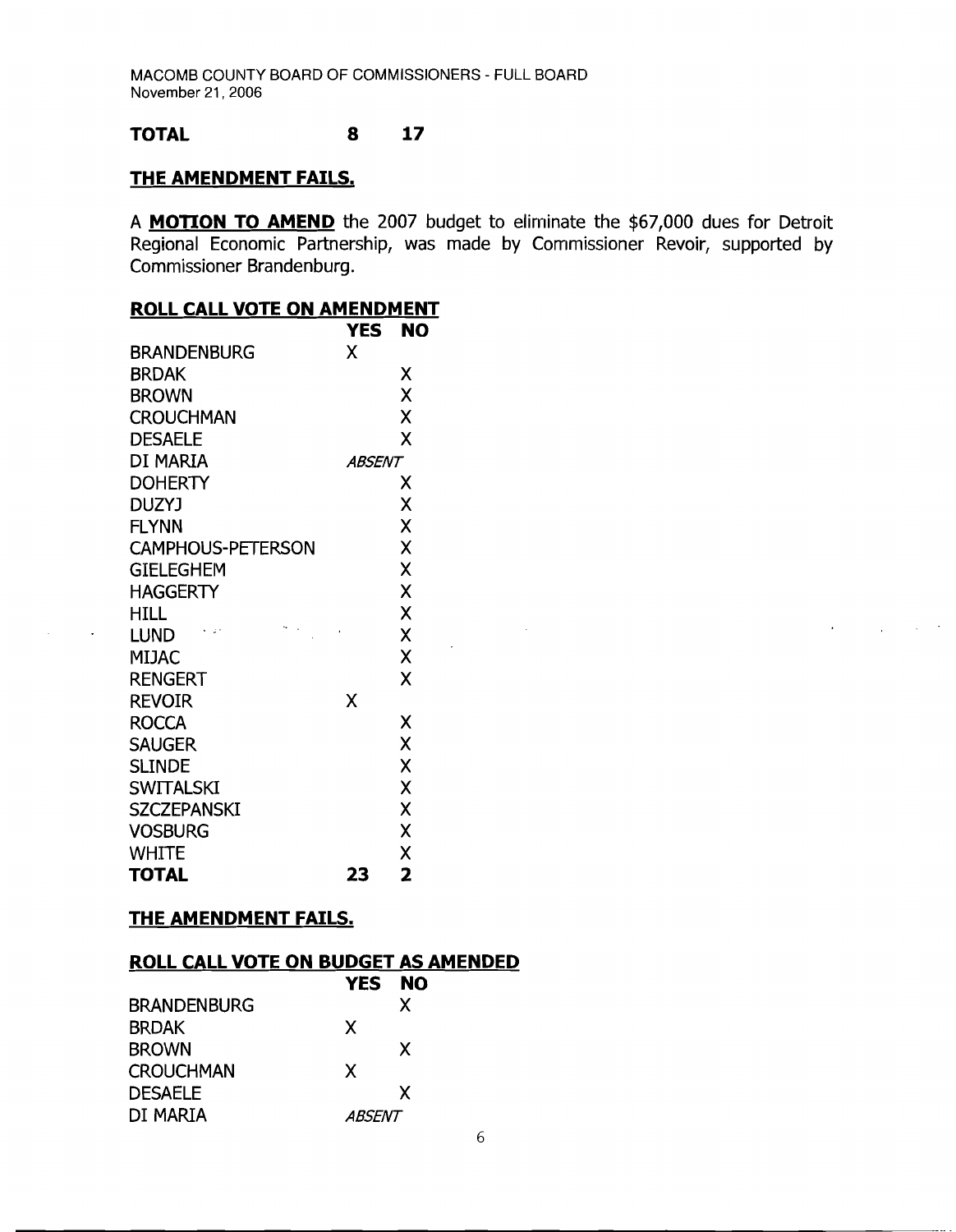| <b>DOHERTY</b>           | Χ  |   |
|--------------------------|----|---|
| DUZYJ                    | X  |   |
| <b>FLYNN</b>             | X  |   |
| <b>CAMPHOUS-PETERSON</b> | X  |   |
| <b>GIELEGHEM</b>         | X  |   |
| HAGGERTY                 | X  |   |
| HILL.                    | X  |   |
| <b>KENNARD</b>           | X  |   |
| McCARTHY                 | X  |   |
| LUND                     |    | x |
| MIJAC                    | χ  |   |
| <b>RENGERT</b>           |    | x |
| <b>REVOIR</b>            | χ  |   |
| <b>ROCCA</b>             | X  |   |
| <b>SAUGER</b>            | X  |   |
| <b>SLINDE</b>            | X  |   |
| <b>SWITALSKI</b>         | χ  |   |
| SZCZEPANSKI              |    | χ |
| <b>VOSBURG</b>           |    | X |
| WHITE                    | x  |   |
| <b>TOTAL</b>             | 18 | 7 |

# **THE MOTION AS AMENDED PASSES.**

# **JUSTICEAND PUBLIC SAFETYCOMMITTEE - November 13, 2006**

The Clerk read the recommendations from the Justice and Public Safety Committee and a **MOTION** was made by Chairperson Rengert, supported by Vice-Chairperson Brdak, to adopt the committee recommendations.

- 1. AUTHORIZE REQUEST FOR PROPOSAL FOR THE PROCUREMENT OF 24 SWAT/RAID POINT BLANK TACTICAL VESTS FOR USE BY THE MACOMB COUNTY SWAT TEAM. THE APPROXIMATE COST PER VEST IS \$2,100 AND WILL BE PAID FOR BY THE 2005 HOMELAND SECURITY GRANT WITH NO COST TO THE COUNTY OF MACOMB. (24 VESTS X 2,100 EACH =  $$50,400$  PLUS - NIPUS POINT BLANK SWAR SERT LEVEL III A BALLISTIC VESTS WITH PATCHES AND LEVEL III PLATES)
- 2. AUTHORIZE REQUEST FOR PROPOSAL FOR THE PROCUREMENT OF 30 PELTAR SWAT TAC 11 TWO-WAY RADIO ELECTRONIC EARMUFF/HEADSETS TO BE USED BY THE MACOMB COUNTY SWAT TEAM. THE APPROX[MATE COST PER HEADSET IS \$550 AND WILL BE PAID FOR BY THE 2005 HOMELAND SECURITY GRANT WITH NO COST TO THE COUNTY OF MACOMB. (30 HEADSETS  $\times$  \$550 = \$16,500).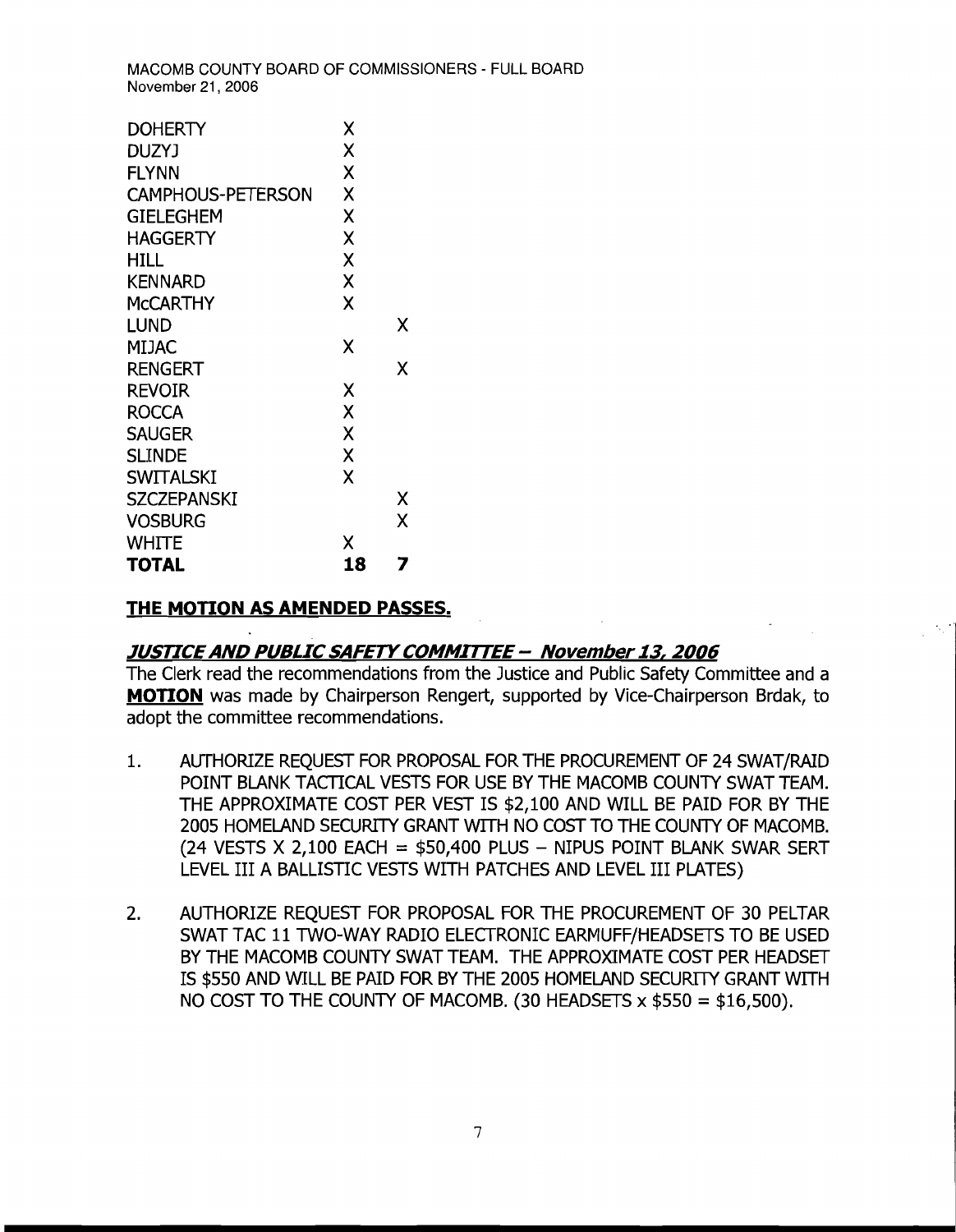- 3. APPROVE EARMARKING A PORTION OF ETSC WIRELESS 911 FUNDS IN ORDER TO PARTICIPATE IN A DISPATCH CONSOLIDATION STUDY WITH MULTIPLE CITIES AND TOWNSHIPS IN MACOMB COUNTY FOR THE PURPOSE OF CONSOLIDATED DISPATCH SERVICES. THE AMOUNT IS NOT TO EXCEED \$50,000 AND WILL BE PAID FOR FROM COUNTY WIRELESS 911 FUNDS (ACCOUNT #40126680). NO ADDITIONAL COSTS TO THE COUNTY OF MACOMB.
- 4. APPROVE THE U.S. DEPARTMENT OF JUSTICE COMMUNITY ORIENTED POLICING SERVICES (COPS) GRANT IN THE AMOUNT OF \$148,084 AS RECOMMENDED BY THE DIRECTOR ORF EMERGENCY MANAGEMENT AND COMMUNICATIONS.
- 5. AUTHORIE TO ENTR INTO AN AGREEMENT WITH THE CITY OF ST. CLAIR SHORES PERMffiING THE INSTALLATION OF AN ANTENNA AND RELATED RADIO EQUIPMENT AT OUR TOWER SITE HC-03 FOR THE PURPOSE OF PROVIDING A RADIO FREQUENCY WATER METER READING SYSTEM, AS RECOMMENDED BY THE DIRECTOR OF EMERGENCY MANAGEMENT AND COMMUNICATIONS.

# **THE MOTION CARRIED.**

# **LEGISLATIVE AND ADMINISTRATIVE SERVICES COMMITTEE - November 13,**  *2006*

The Clerk read the recommendations from the Legislative and Administrative Services Committee and a **MOTION** was made by Vice-Chairperson Switalski, supported by Commissioner Brandenburg, to adopt the committee recommendations.

1. APPROVE THE FOLLOWING MISCELLANEOUS DEPARTMENT REOUESTS:

EIGHT LAPTOP COMPUTERS, EIGHT MICROSOFT OFFICE 2003 LICENSES, EIGHT ZONE ALARM PRO 5 LICENSES, EIGHT LAVASOFT AD-AWARE LICENSES, TWO PRINTERS, ONE PROJECTOR, TWO DIGITAL CAMERAS; TWO ADOBE SOFTWARE LICENSES, AND ONE PRINT/COPY/SCAN DEVICE FOR THE EMERGENCY SERVICES DEPARTMENT AT A COST NOT TO EXCEED \$24,820.88; FUNDING IS AVAILABLE IN THE EMERGENCY SERVICES LETPP GRANT, NEW EQUIPMENT FUND;

ONE ORACLE ENTERPRISE SOFTWARE LICENSE FOR THE INFORMATION TECHNOLOGY DEPARTMENT AT A COST NOT TO EXCEED \$10,140; FUNDING IS AVAILABLE IN THE IT CAPITAL EQUIPMENT FUND;

ONE AUTO CAD SOFTWARE LICENSE FOR THE PUBLIC WORKS DEPARTMENT AT A COST NOT TO EXCEED \$4,130; FUNDING IS AVAILABLE IN THE PW NEW EQUIPMENT DRAIN ACCOUNT; AND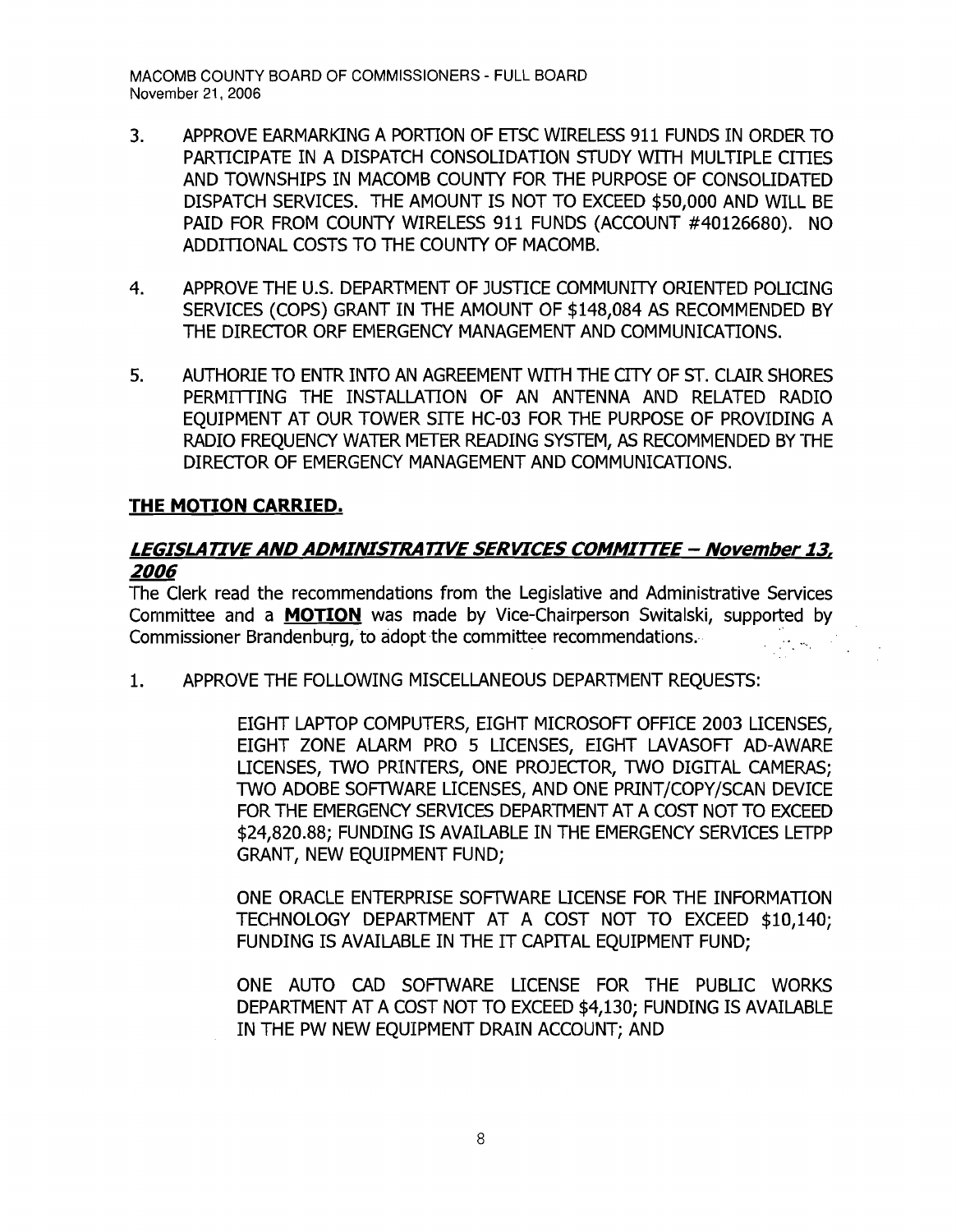ONE PANASONIC CF29 RUGGEDIZED LAPTOP, ONE ZONE ALARM LICENSE, ONE LAVASOFT AD-AWARE LICENSE, ONE EXTRA BATTERY, ONE EXTERNAL BATTERY CHARGER, ONE SPRINT NEXTEL WIRELESS AIR CARD, ONE 3-YEAR PROTECTION PLUS WARRANTY FOR THE LAPTOP, FOR THE PUBLIC WORKS DEPARTMENT AT A COST NOT TO EXCEED \$4,197; FUNDING IS AVAILABLE IN THE IT CAPITAL EQUIPMENT ACCOUNT; AND A MONTHLY ACCESS CHARGE OF \$60; FUNDING IS AVAILABLE IN THE TELECOMMUNICATIONS FUND.

- 2. ADOPT COUNTY INTERNET ACTIVITY LOG RETENTION POLICY.
- 3. AUTHORIZE THE RE-ISSUANCE OF BID 9-06, JUDICIAL VIDEO PROCEEDINGS.

# **THE MOTION CARRIED.**

#### **OPERA TIONAL SERVICES COMMITTEE - November** 14, **2006**

The Clerk read the recommendations from the Operational Services Committee and a **MOTION** was made by Chairperson Kennard, supported by Commissioner Brandenburg, to adopt the committee recommendations.

Commissioner Brandenburg asked her **NO** vote be recorded from committee on Motion #4 and to separate Motion #1. There were **NO** objections.

A vote was taken on the following:

2. CONCUR WITH THE FLEET MANAGER AND APPROVE THE FOLLOWING VEHICLE PURCHASES:

> ONE 2007 FORD FREESTAR WAGON FOR HEALTH DEPARTMENT'S ENVIRONMENTAL HEALTH DIVISION TO THE LOWEST RESPONSIBLE BIDDER, VARSITY FORD, ANN ARBOR, MICHIGAN, IN THE AMOUNT OF \$15,318; FUNDS ARE AVAILABLE IN THE HEALTH DEPARTMENT'S REVOLVING FUND;

> ONE 2007 FORD F150 PICKUP TRUCK FOR THE HEALTH DEPARTMENT'S ENVIRONMENTAL HEALTH DIVISION TO THE LOWEST RESPONSIBLE BIDDER, VARSITY FORD, ANN ARBOR, MICHIGAN, IN THE AMOUNT OF \$13,256; FUNDS ARE AVAILABLE IN THE HEALTH DEPARTMENT'S REVOLVING FUND;

> ONE 2007 FORD E350 SUPER CARGO VAN FOR THE SHERIFF'S DEPARTMENT TO THE LOWEST RESPONSIBLE BIDDER, VARSITY FORD, ANN ARBOR, MICHIGAN, IN THE AMOUNT OF \$19,139; FUNDS HAVE BEEN APPROVED AND ARE AVAILABLE IN THE STATE HOMELAND SECURTIY GRANT PROGRAM.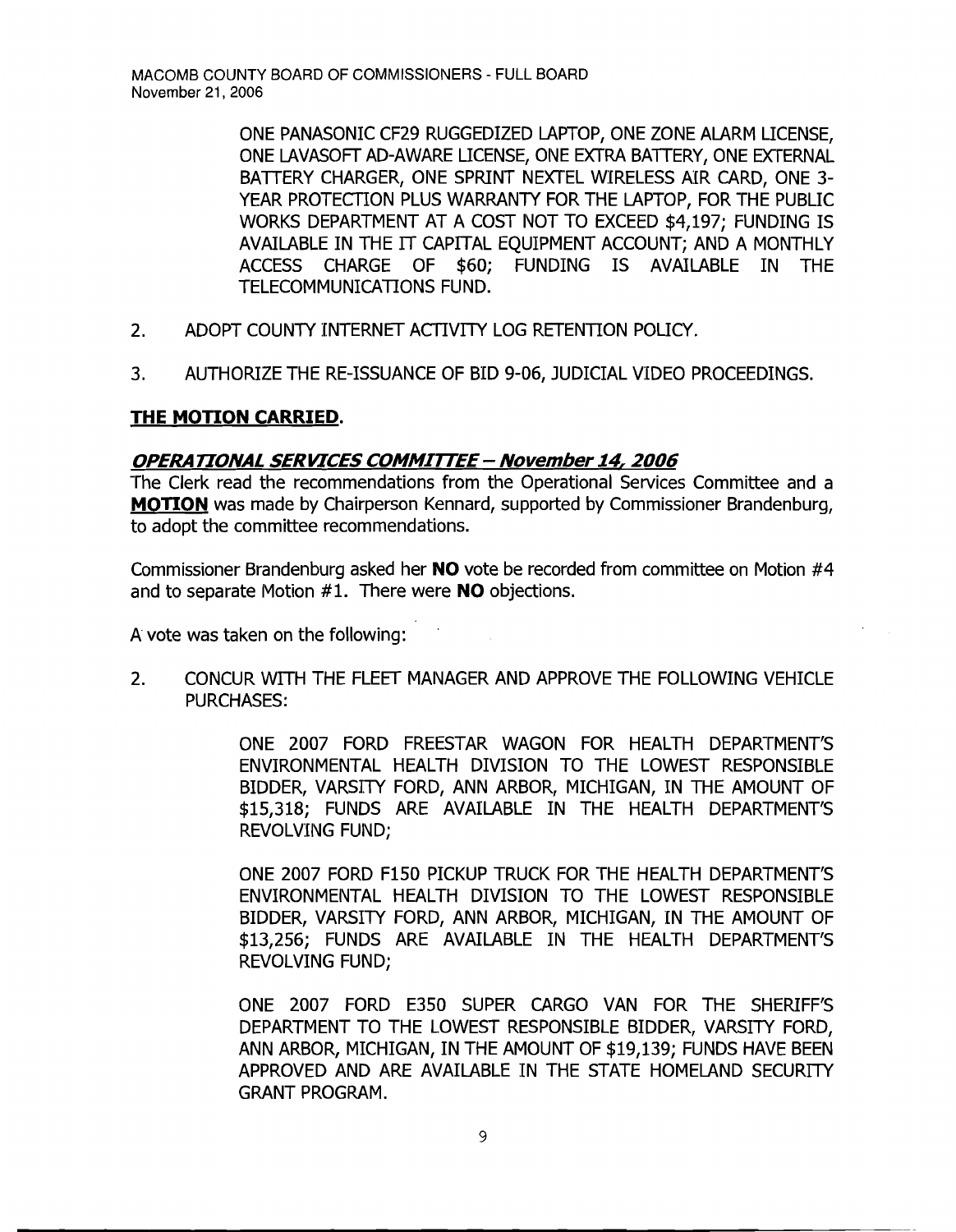- 3. CONCUR WITH THE PURCHASING MANAGER AND APPROVE THE PURCHASE OF ONE CANON ER6570 DIGITAL COPY SYSTEM FOR THE COUNTY PUBLIC WORKS DEPARTMENT FROM OUR CONTRACTED VENDOR, IKON OFFICE SOLUTIONS, WITH STATE OF MICHIGAN PRICING OF \$10,934; FUNDS ARE AVAILABLE IN THE CONVENIENCE COPIER FUND.
- 4. CONCCUR WITH THE PURCHASING MANAGER AND INCREASE THE THRESHOLD FOR SEALED BIDS FROM \$5,000 TO \$20,000; FURTHER, WHEN THE PURCHASING MANAGER HAS A PROBLEM WITH THE LOWEST OUOTE, THAT ITEM IS TO BE BROUGHT TO COMMITTEE.

# **THE MOTION CARRIED.**

#### **SEPARATED MOTION**

1. AUTHORIZE PAYMENT FOR THE WORK PERFORMED AS FOLLOWS:

| 42-2 DISTRICT COURT                 | KRS-A E EQUITIES, LLC                | \$223,231.80 |
|-------------------------------------|--------------------------------------|--------------|
| 42-2 DISTRICT COURT                 | PARTNERS IN ARCHITECTURE             | 3,519.25     |
| NEW PUBLIC WORKS<br><b>BUILDING</b> | $\bullet$<br>PROJECT CONTROL SYSTEMS | 231,750.00   |

FURTHER, FUNDS ARE AVAILABLE IN THE CAPITAL BUDGET.

Commissioner Brandenburg questioned whether the bonding company should be obligated to reimburse the county for the cost of our employee who is overseeing the new public works building project.

# **THE MOTION CARRIED.**

A **MOTION TO WAIVE THE READING OF THE COMMITrEE MOTIONS** was made by Commissioner Brown, supported by Commissioner Slinde. A hand vote was taken and the **MOTION CARRIED.** 

# **COMMUNITYSERVICES COMMITTEE - November 15, 2006**

The Clerk read the recommendations from the Community Services Committee and a **MOTION** was made by Chairperson Doherty, supported by Vice-Chairperson DeSaele, to adopt the committee recommendations.

Commissioner Brandenburg asked to separate Motion # 1. There were **NO** objections.

A vote was taken on the following: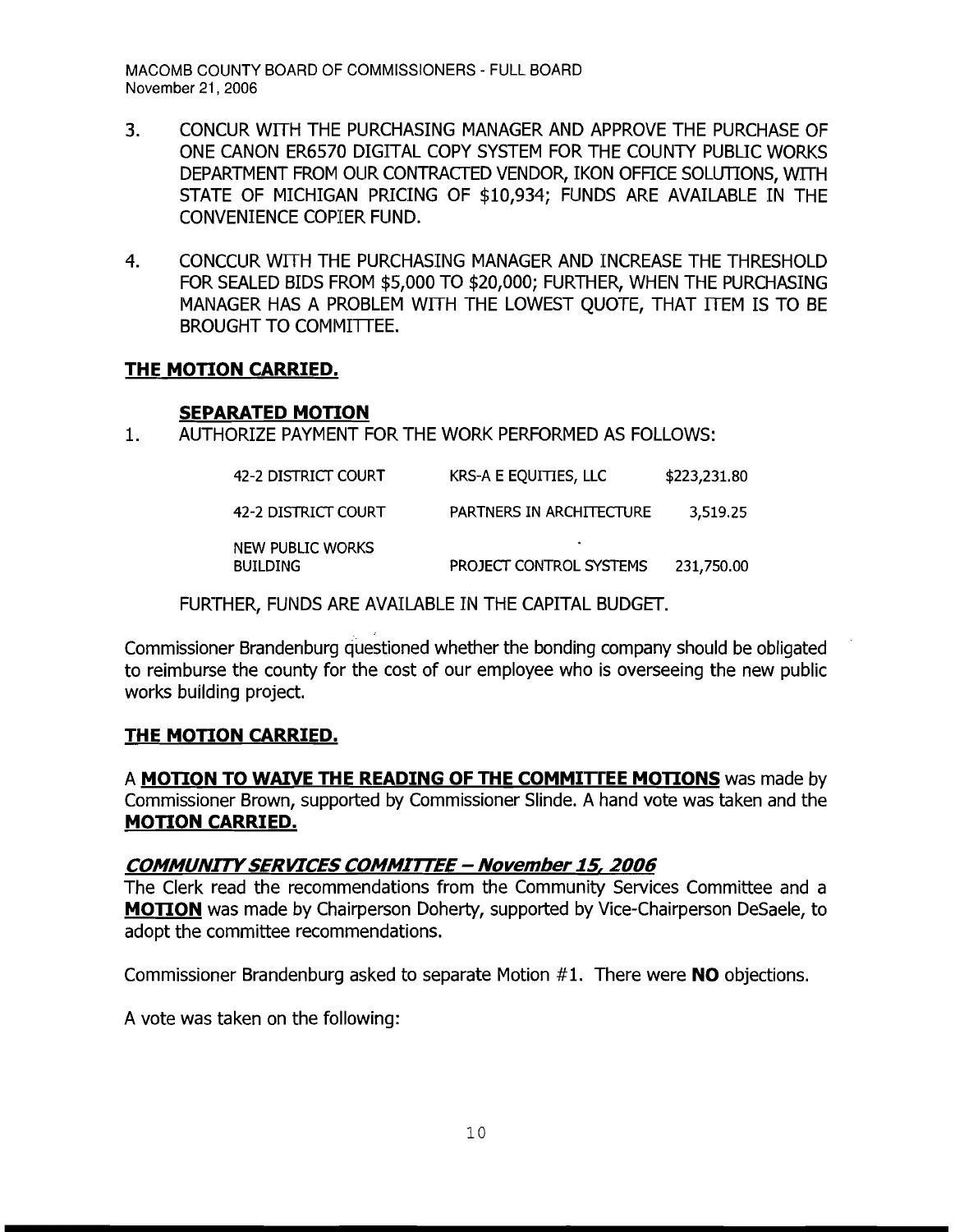- 2. AUTHORIZE MSU EXTENSION ON BEHALF OF THE MACOMB COUNTY BOARD OF COMMISSIONERS TO ACCEPT FROM THE MICHIGAN'S BETTER KID CARE CONTRACT WITH THE EARLY CHILDHOOD INVESTMENT CORPORATION (ECIC) IN THE AMOUNT OF \$6,946 FROM OCTOBER 1, 2006 THROUGH SEPTEMBER 30, 2007.
- 3. AUTHORIZE MSU EXTENSION SERVICE TO RENEW THE CONTRACT WITH THE MACOMB INTERMEDIATE SCHOOL DISTRICT EARLY ON PROGRAM TO PROVIDE CHILD CARE RESOURCE AND REFERRAL SERVICES TO EARLY ON FAMIUES IN THE AMOUNT OF \$3,000 FOR THE 2006/2007 YEAR.
- 4. AUTHORIZE MSU EXTENSION TO ACCEPT THE CONTRACT WITH THE MICHIGAN STATE HOUSING DEVELOPMENT AUTHORITY (MSHDA) TO PARTICIPATE IN THE MSHDA HOMEOWNERSHIP COUNSELING NETWORK IN THE AMOUNT OF \$3,000: THE BOARD OF COMMISSIONERS' SUPPORT ENABLES MSU EXTENSION TO ENTER INTO AN AGREEMENT WITH MSHDA FROM OCTOBER 1, 2006 THROUGH SEPTEMBER 30, 2007.
- 5. AUTHORIZE MSU EXTENSION TO ACCEPT \$25,000 FROM MSU EXTENSION TO SUPPORT THE GREAT LAKES EDUCATION PROGRAM FOR 2007.
- 6. AUTHORIZE MSU EXTENSION TO ACCEPT \$6,450 FROM FIFTH THIRD BANK AND HABITAT FOR HUMANITY TO BE USED FOR THE HOUSING PROGRAM.

 $\label{eq:2.1} \frac{1}{\sqrt{2\pi}}\int_{\mathbb{R}^3}\frac{1}{\sqrt{2\pi}}\int_{\mathbb{R}^3}\frac{1}{\sqrt{2\pi}}\int_{\mathbb{R}^3}\frac{1}{\sqrt{2\pi}}\frac{1}{\sqrt{2\pi}}\frac{1}{\sqrt{2\pi}}\frac{1}{\sqrt{2\pi}}\frac{1}{\sqrt{2\pi}}\frac{1}{\sqrt{2\pi}}\frac{1}{\sqrt{2\pi}}\frac{1}{\sqrt{2\pi}}\frac{1}{\sqrt{2\pi}}\frac{1}{\sqrt{2\pi}}\frac{1}{\sqrt{2\pi}}\frac{1}{\sqrt{2\$ THE MOTION CARRIED.

#### **SEPARATED MOTION**

1. AUTHORIZE THE MACOMB COUNTY COMMUNITY SERVICES AGENCY TO INCREASE THE SUGGESTED COST SHARING CONTRIBUTION FROM \$2.00 TO \$3.00 PER MEAL EFFECTIVE JANUARY 1, 2007.

Commissioner Brandenburg indicated this increase would be a hardship on many of her seniors. This item should be re-bid.

Commissioner DeSaele stated this is a suggested amount. If someone cannot afford it, they just have to let someone know. So it will not be a hardship on anyone.

Commissioner Haggerty concurred.

**THE MOTION CARRIED,** with Commissioners' Brandenburg and Revoir voting **NO.** 

# **SENIOR CITIZENS COMMITTEE - November 15, 2006**

The Clerk read the recommendations from the Senior Citizens Committee and a **MOTION**  was made by Chairperson Switalski, supported by Vice-Chairperson Rocca, to adopt the committee recommendations.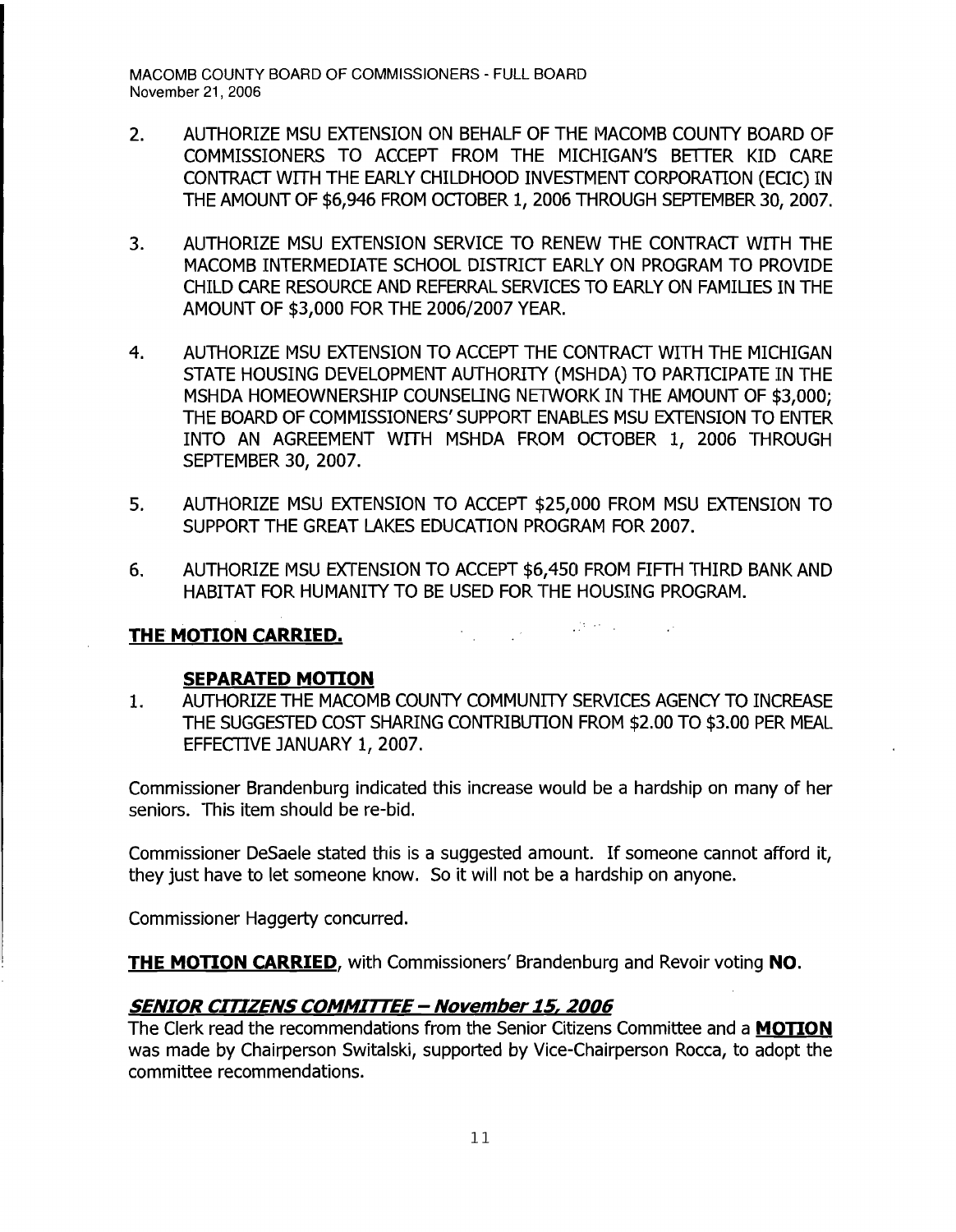- 1. ACCEPT TWO GRANTS FROM AREA AGENCY ON AGING 1-B FOR CONTINUATION OF EXISTING PROGRAMS. GRANTS REPRESENT THE FIRST YEAR OF A THREE-YEAR CONTRACT AND REQUIRE NO NEW ADDITIONAL COUNTY FUNDS FOR THE MATCH. GRANTS ARE AS FOLLOWS: RESOURCE ADVOCACY FOR \$69,438 AND LEGAL SERVICES FOR \$25,339.
- 2. ACCEPT THREE DONATION CHECKS TOTALING \$272.50 FROM RMS COMMUNICATIONS GROUP. DONATION WILL BE DEPOSITED INTO THE SPECIAL NEEDS ADMINISTRATION FUND FOR FUTURE PURCHASE OF ITEMS FOR COMMUNITY SAFETY PRESENTATIONS.
- 3. ACCEPT ONE DONATION CHECK TOTALING \$380.25 FROM MACOMB COUNTY COUNCIL ON AGING. DONATION WILL BE DEPOSITIED INTO ADMINISTRATION PRINTING FUND TO OFFSET COSTS OF PRINTING FINGERPRINT CARDS FOR THE VICTIM LIAISON PROGRAM.
- 4. ACCEPT INCREASED FUNDING OF \$17,197 FROM AREA AGENCY ON AGING 1-B FOR THE LEGAL ASSISTANCE PROGRAM.

# **THE MOTION CARRIED.**

# **HEALTHSERVICES COMMITTEE - November 16,2006**

The Clerk read the recommendations from the Health Services Committee, and a **MOTION**  was made by Chairperson Gieleghem, supported by Vice-Chairperson Brown, to adopt the committee recommendation.

1. APPROVE THE REAPPOINTMENT OF DR. DANIEL SPITZ AS THE MACOMB COUNTY MEDICAL EXAMINER FOR A FOUR-YEAR TERM EFFECfIVE JANUARY 1, 2007.

# **THE MOTION CARRIED.**

# **PERSONNEL COMMITTEE - November** *20,* **2006**

The Clerk read the recommendations from the Personnel Committee and a **MOTION** was made by Chairperson Mijac, supported by Vice-Chairperson Crouchman, to adopt the committee recommendations.

- 1. APPROVE THE RECLASSIFICATION OF DATA ENTRY CLERK TO DATA MAINTENANCE CLERK AND PROVIDE EQUITY ADJUSTMENT FOR ASSISTANT ASSIGNMENT CLERK IN THE CIRCUIT COURT.
- 2. APPROVE AN EXTENSION OF TE BUDGETARY FOUR-DAY WORKWEEK UNTIL DECEMBER 31, 2007.

# **THE MOTION CARRIED.**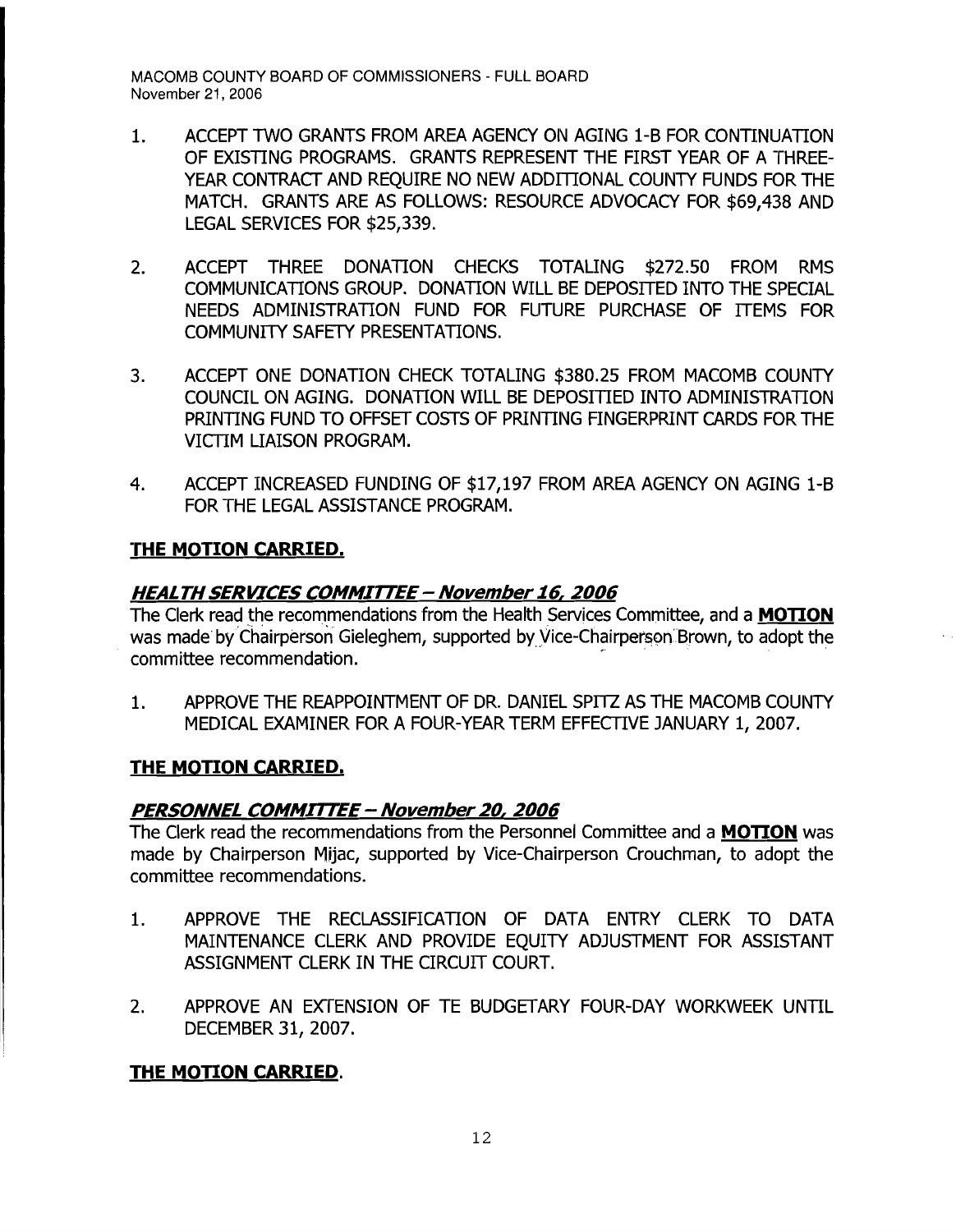#### **BUDGETCOMMITTEE - November** *20,* **2006**

The Clerk read the recommendations from the Budget Committee and a **MOTION** was made by Chairperson Crouchman, supported by Vice-Chairperson Revoir, to adopt the committee recommendations.

- 1. AUTHORIZE THE FILING OF THE 8TH YEAR JUVENILE ACCOUNTABILITY BLOCK GRANT APPLICATION FOR JUVENILE DRUG COURT OPERATIONS IN THE AMOUNT OF \$48,744 WITH A COUNTY CASH MATCH OF \$4,874. FUNDING AVAILABLE IN THE 2007 BUDGET.
- 2. APPROVE THE PURCHASE OF THREE STANDARD DESKTOP COMPUTERS, THREE FLAT SCREEN MONITORS, ONE LAPTOP COMPUTER, ONE NETWORK PRINTER, ONE INKJET PRINTER, FOUR MS OFFICE PROFESSIONAL 2003 LICENSES, FOUR MS OFFICE PROFESSIONAL 2003 LICENSES, FOUR GROUPWISE 6.5 LICENSES ONE ZONE ALARM PRO 5 LICENSE, ONE LAVA SOFT AD-AWARE SE PLUS LICENSE AND ONE CISCO NETWORK SWITCH FOR THE CIRCUIT COURT AT A COST NOT TO EXCEED \$11,915.33. FUNDING IS AVAILABLE IN THE CAPITAL PROJECTS FUND.
- 3. APPROVE THE FOLLOWING:

PAYMENT OF \$12,338.73 TO HARRlSON TOWNSHIP FROM THE ENVIRONMENTAL PROBLEMS: LAKE/RIVER FUND FOR REMOVAL OF NUISANCE AQUATIC GROWTH PROJECT AS APPROVED SEPTEMBER 21, ISCO NETWORK SWITCH FOR THE CIRCOIT COOKT AT A COST NOT<br>D \$11,915.33. FUNDING IS AVAILABLE IN THE CAPITAL PROJECTS FUN<br>VE THE FOLLOWING:<br>PAYMENT OF \$12,338.73 TO HARRISON TOWNSHIP FROM T<br>ENVIRONMENTAL PROBLEMS: LAKE/RIVER

AN AMENDMENT TO HARRISON TOWNSHIP'S ENVIRONMENTAL PROBLEMS: LAKE/RIVER FUND PROPOSAL FOR REMOVAL OF NUISANCE AQUATIC GROWTH PROJECT AUTHORIZING EXPENDITURES UP TO \$12,661.27.

#### **THE MOTION CARRIED.**

#### **FINANCE COMMITTEE - November** 21, **2006**

The Clerk read the recommendations from the Finance Committee and a **MOTION** was made by Chairperson Slinde, supported by Vice-Chairperson DiMaria, to adopt the committee recommendations.

Commissioner Kennard asked her abstention vote from committee be carried and recorded on Motion #2. There were **NO** objections.

1. APPROVE THE MONTHY BILLS (WITH CORRECTIONS, DELETIONS AND/OR ADDENDA) AND AUTHORlZE PAYMENT; FURTHER, TO APPROVE THE PAYROLL IN THE AMOUNT OF \$5,076,976.10, WITH NECESSARY MODIFICATIONS TO THE APPROPRlATIONS.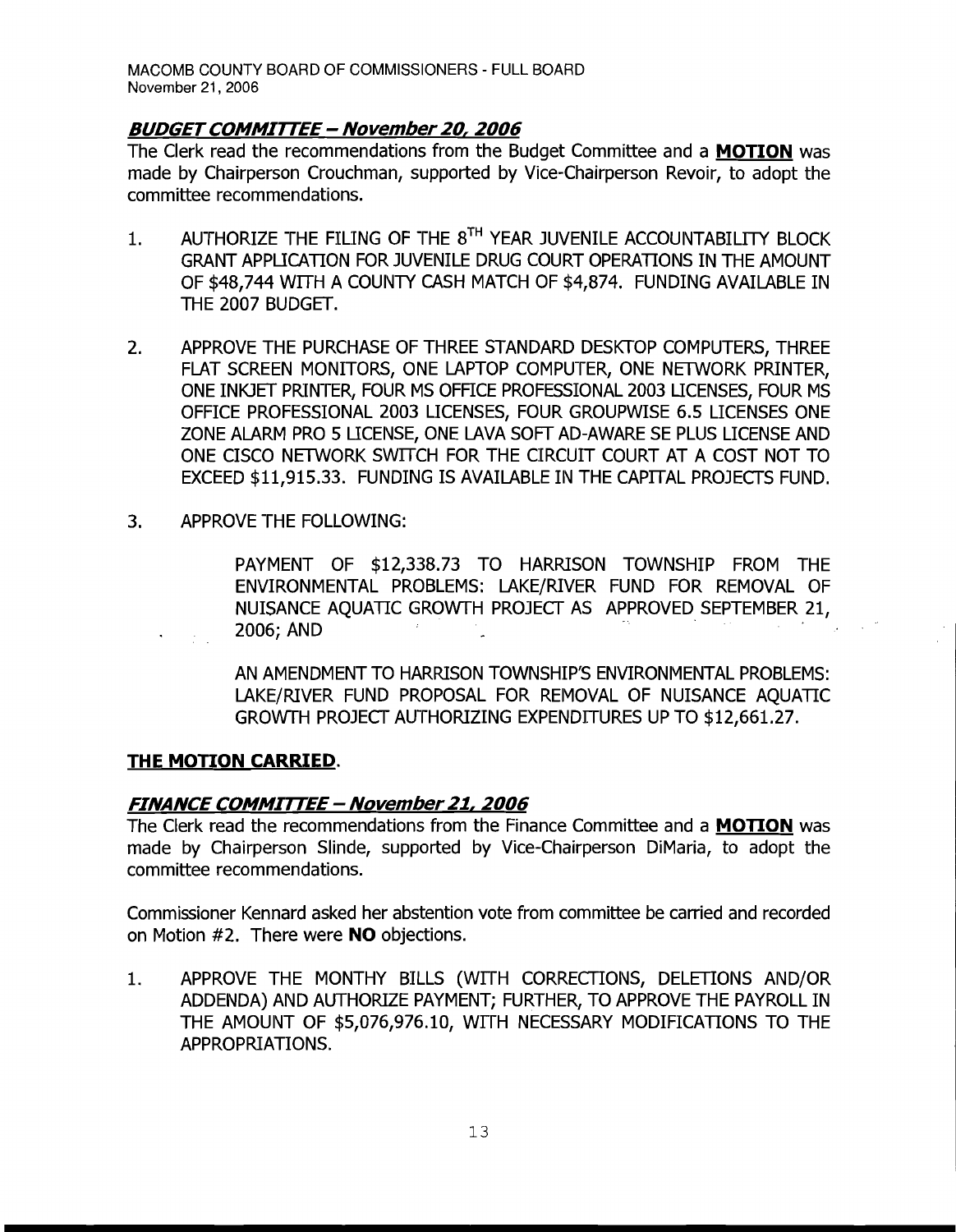- 2. GRANT A PARTIAL WAIVER FROM THE REOUIREMENTS OF THE LIVING WAGE POLICY TO THE SALVATION ARMY HARBOR LIGHT-MACOMB COUNTY UNTIL SEPTEMBER 30, 2007.
- 3. CONCUR IN THE RECOMMENDATION OF CORPORATION COUNSEL CONCERNIG THE CASE OF LYNN BIESZKA, ET AL V COUNTY OF MACOMB, ET AL.
- 4. CONCUR IN THE RECOMMENDATION OF CORPORATION COUNSEL CONCERNING THE CASE OF ASBERRY V MACOMB COUNTY, ET AL.

# **THE MOTION CARRIED.**

#### **ADDED AGENDA ITEM 9k**

A **MOTION** WAS MADE BY COMMISSIONER SLINDE, SUPPORTED BY COMMISSIONER FLYNN, TO LIFT THE HIRING FREEZE ON THE POSITION OF TAX SETTLEMENT OFFICER IN THE TREASURERS OFFICE, AND THE **MOTION CARRIED.** 

# **RESOLUTIONS/TRIBUTES**

A **MOTION** was made by Commissioner Szczepanski, supported by Commissioner Rengert, to adopt the Resolutions and Tributes in their entirety.

- Res. No. 06-83 Horning Dr. Tyrone Martin  $-5<sup>th</sup>$  Anniversary as Minister to The Greater Morning Star Missionary Baptist church (offered by Hill, Gieleghem and Revoir: recommended by Health Services Committee on.  $11/16/06$
- Res. No. 06-84 Congratulating the Eight Mile Kelly Homeowners Association  $-50<sup>th</sup>$ Anniversary (offered by DiMaria; recommended by Finance Committee on 11/21/06)
- Res. No. 06-85 Commending Matthew Bradshaw Eagle Scout (offered by Brdak; recommended by Finance Committee on 11/21/06)
- Res. No. 06-86 In Recognition of the Service provided by the Motor Unit of the Macomb County Office of the Sheriff (offered by Revoir; recommended by Finance Committee on 11/21/06)
- Res. No. 06-87 Commending Albert DeBons Eagle Scout (offered by Brown; recommended by Finance Committee on 11/21/06)
- Res. No.  $06-90$  Commending Bryan Arsenault Eagle Scout (offered by Kennard; recommended by Finance Committee on 11/21/06)
- Res. No. 06-88 •• Honoring Mr. and Mrs Joseph Wagner  $-50<sup>th</sup>$  Wedding Anniversary (offered by Slinde; recommended by Finance Committee on 11/21/06)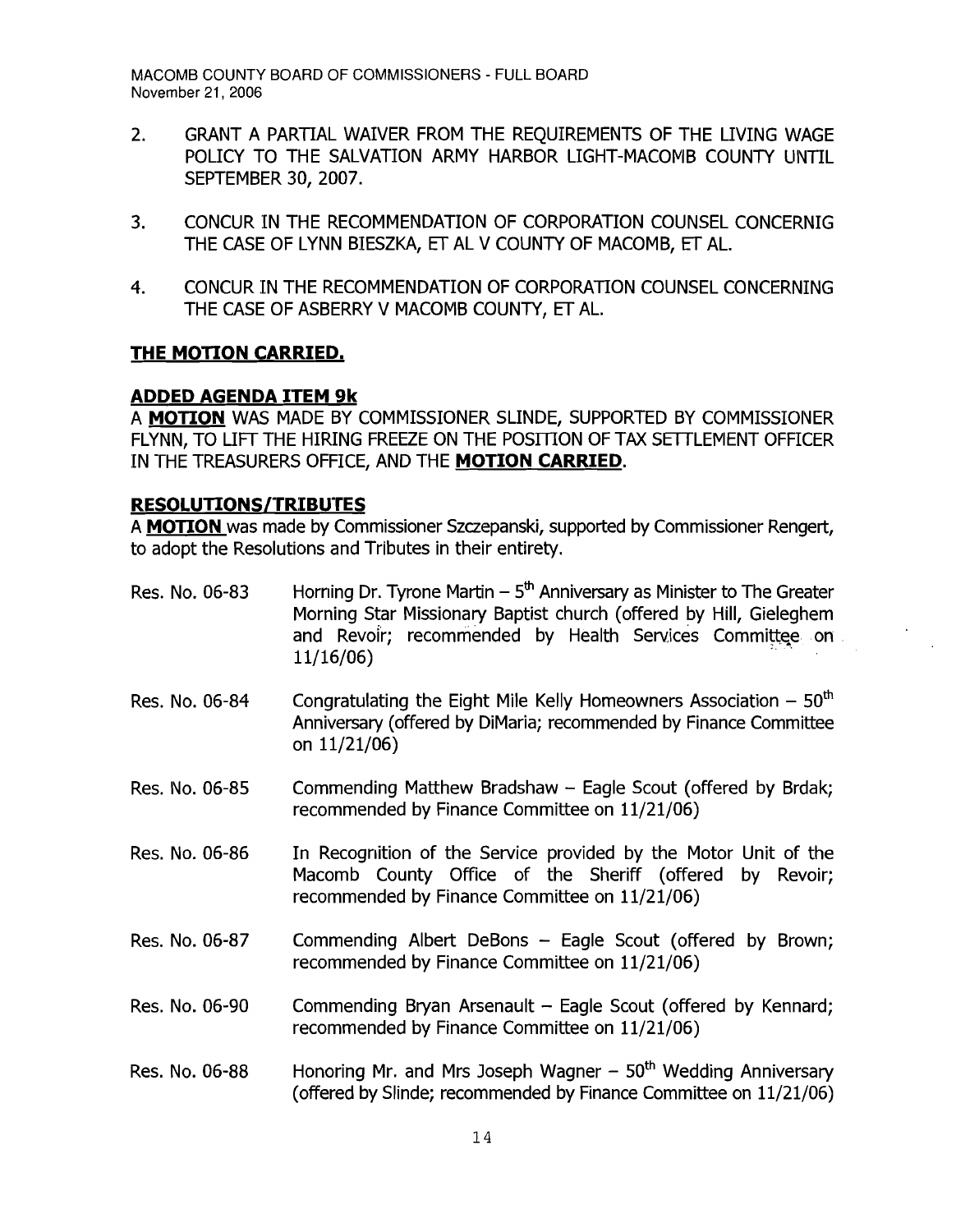Res. No. 06-89 Commending Timothy Stanley - Eagle Scout (offered by Slinde; recommended by Finance Committee on 11/21/06)

#### **THE MOTION CARRIED.**

#### **REOUEST TO PURCHAE PREVIOUS SERVICE TIME**

A **MOTION** WAS MADE BY COMMISSIONER SLINDE, SUPPORTED BY COMMISSIONER DOHERTY, TO APPROVE THE REQUEST BY DEBI HOSLER AND WAYNE RICKERT TO PURCHASE PRIOR SERVICE TIME, AND THE **MOTION CARRIED.** 

#### **APPOINTMENTS:**

#### **a} COMMUNITY CORRECTIONS ADVISORY BOARD**

A **MOTION** WAS MADE BY COMMISSIONER HAGGERTY, SUPPORTED BY COMMISSIONER SUNDE, TO APPOINT CHIEF MICHAEL W. REAVES TO THE COMMUNITY CORRECTIONS' ADVISORY BOARD (replacing Chief Barnett Jones) TERM EXPIRES MARCH 31, 2009, AND PETER J. MACERONI - TERM EXPIRING DECEMBER 31, 2010, AND THE **MOTION CARRIED.** 

#### **b} ROAD COMMISSION ROLL CALL VOTE**

|                          | Colo                                 | <b>Raymus</b>               |       |                                    |
|--------------------------|--------------------------------------|-----------------------------|-------|------------------------------------|
| <b>BRANDENBURG</b>       |                                      | Χ                           |       |                                    |
| <b>BRDAK</b>             | $\mathbf{y} = \mathbf{y} \mathbf{y}$ | $\omega \rightarrow \omega$ |       | $\mathbb{R}^2 \times \mathbb{R}^2$ |
| <b>BROWN</b>             |                                      | Χ                           |       |                                    |
| <b>CROUCHMAN</b>         |                                      | $\boldsymbol{\mathsf{X}}$   |       |                                    |
| <b>DESAELE</b>           |                                      | $\overline{\mathsf{X}}$     |       |                                    |
| DI MARIA                 | <b>ABSENT</b>                        |                             |       |                                    |
| <b>DOHERTY</b>           |                                      | $\sf X$                     |       |                                    |
| DUZYJ                    | <b>ABSENT</b>                        |                             |       |                                    |
| <b>FLYNN</b>             |                                      | $\mathsf X$                 |       |                                    |
| <b>CAMPHOUS-PETERSON</b> | X                                    |                             |       |                                    |
| <b>GIELEGHEM</b>         | X                                    |                             |       |                                    |
| <b>HAGGERTY</b>          |                                      | X                           |       |                                    |
| <b>HILL</b>              |                                      | $\boldsymbol{\mathsf{X}}$   |       |                                    |
| <b>KENNARD</b>           |                                      | $\boldsymbol{\mathsf{X}}$   |       |                                    |
| <b>MCCARTHY</b>          |                                      | $\boldsymbol{\mathsf{X}}$   |       |                                    |
| <b>LUND</b>              |                                      | X                           |       |                                    |
| <b>MIJAC</b>             | $\mathsf{X}$                         |                             |       |                                    |
| <b>RENGERT</b>           |                                      |                             | Sessa |                                    |
| <b>REVOIR</b>            | $\boldsymbol{\mathsf{X}}$            |                             |       |                                    |
| <b>ROCCA</b>             |                                      | $\pmb{\mathsf{X}}$          |       |                                    |
| <b>SAUGER</b>            |                                      | $\pmb{\mathsf{X}}$          |       |                                    |
| <b>SLINDE</b>            |                                      | $\sf X$                     |       |                                    |
| <b>SWITALSKI</b>         | X                                    |                             |       |                                    |
| <b>SZCZEPANSKI</b>       |                                      | $\sf X$                     |       |                                    |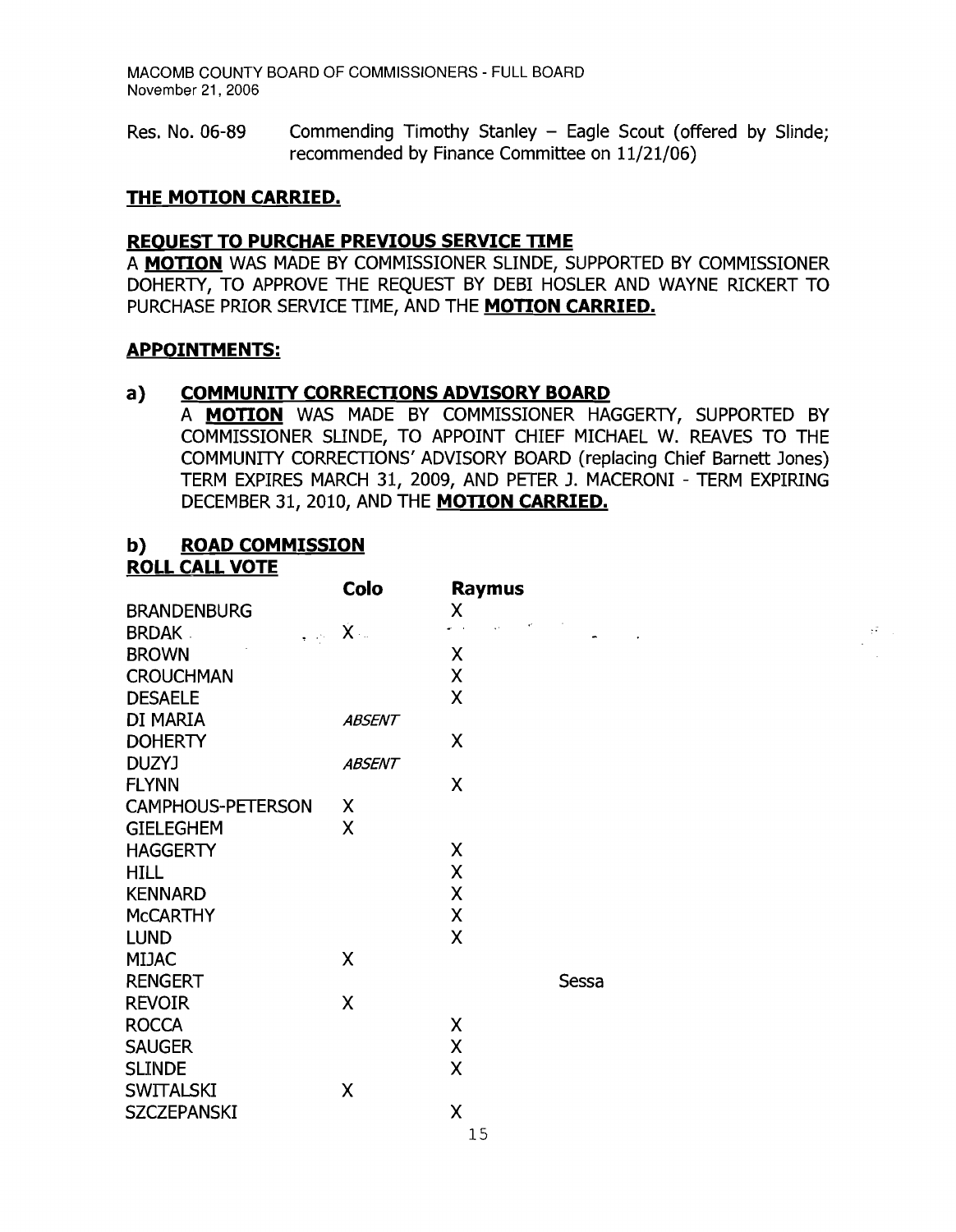| <b>VOSBURG</b> |    |  |
|----------------|----|--|
| <b>WHITE</b>   |    |  |
| <b>TOTAL</b>   | 16 |  |

# **THOMAS L. RAYMUS APPOINTED TO THE MACOMB COUNTY ROAD COMMISSION - TERM JANUARY 1, 2007 - JANUARY 1, 2013.**

#### **c) SUBSTANCE ABUSE ADVISORY COUNCIL**

A **MOTION** WAS MADE BY COMMISSIONER BRDAK, SUPPORTED BY COMMISSIONER SUNDE, TO APPOINT THERESA MORIN AND JANET K. TELTOW TO THE SUBSTANCE ABUSE ADVISORY COUNCIL FOR A PERIOD OF THREE YEARS, AND THE **MOTION CARRIED.** 

#### d) **AREA AGENCY ON AGING (AAA-1Bl**

A **MOTION** WAS MADE BY COMMISSIONER HAGGERTY, SUPPORTED BY COMMISSIONER RENGERT, TO REAPPOINT COMMMISSIONER JON SWITALSKI, DELEGATE AND PHILIS DeSAELE, ALTERNATE - TERMS EXPIRING DECEMBER 31, 2008, AND THE **MOTION CARRIED.** 

#### **NEW BUSINESS**

Commissioner Szczepanski expressed his feeling on the Macomb County budget problems.

Commissioner Lund thanked and prays for all the men who women who serve this country.

Commissioner Brandenburg suggests the medical examiner position should have" been bid out. Also wished everyone a Happy Thanksgiving.

#### **PUBLIC PARTICIPATION**

None

# **ROLL CALL ATIENDANCE**

| <b>Andrey Duzyj</b>   | District 1  |
|-----------------------|-------------|
| Marvin Sauger         | District 2  |
| Phillip A. DiMaria    | District 3  |
| Jon Switalski         | District 4  |
| Susan L. Doherty      | District 5  |
| Joan Flynn            | District 6  |
| Sue Rocca             | District 7  |
| James E. McCarthy     | District 8  |
| Robert Mijac          | District 9  |
| <b>Philis DeSaele</b> | District 10 |
| Ed Szczepanski        | District 11 |
| Peter J. Lund         | District 12 |
| Don Brown             | District 13 |
| <b>Brian Brdak</b>    | District 14 |
| Keith Rengert         | District 15 |